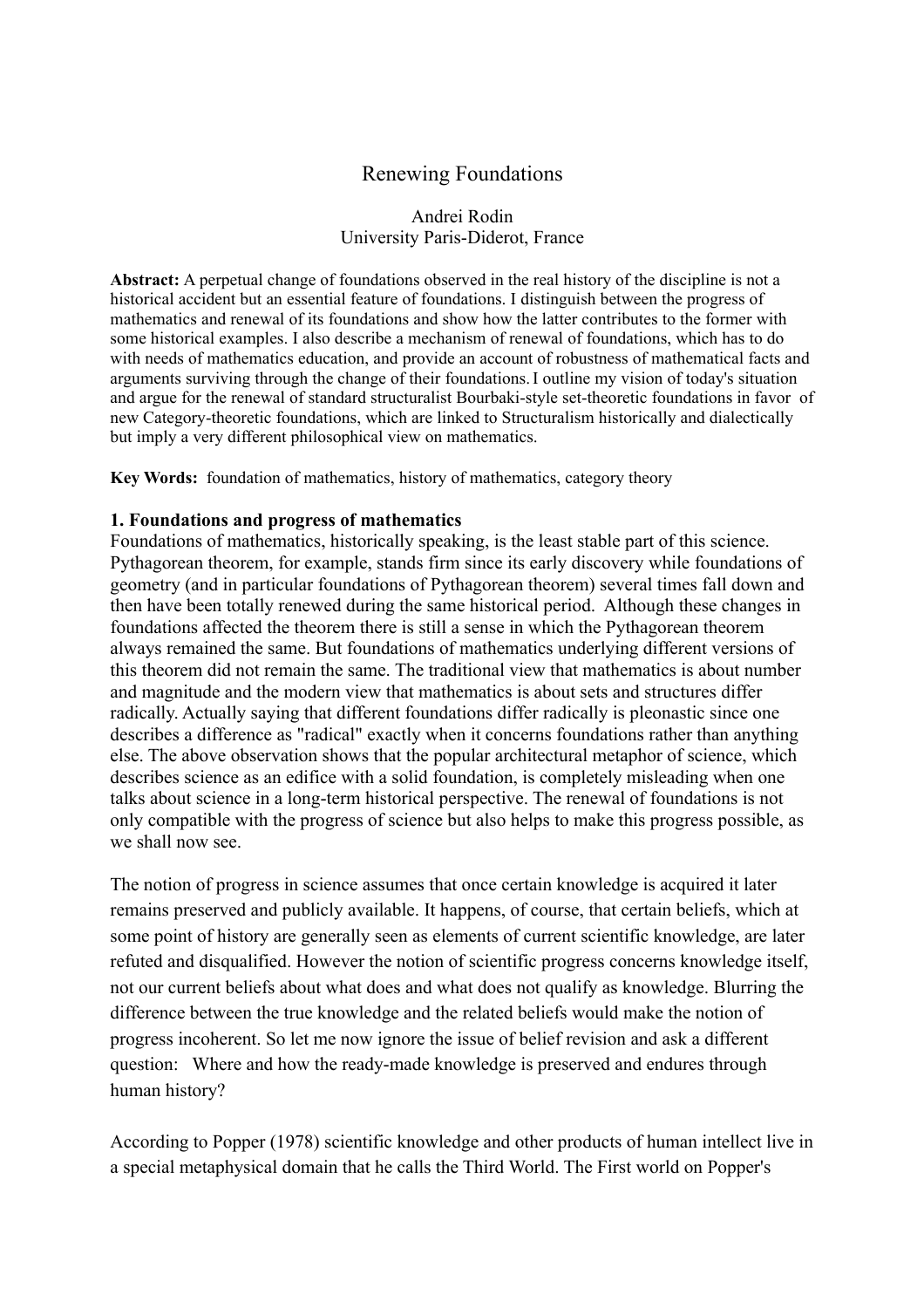account is that of physical processes and physical objects while the Second world is that of mental states. Popper's rationale behind his notion of Third Worlds is to avoid reducing knowledge to either mental states or physical processes:

Knowledge in the objective sense consists not of thought processes but of thought *contents*. It consists of the content of our linguistically formulated theories; of that content which can be, at least approximately, translated from one language into another. The objective thought content is that which remains invariant in a reasonably good translation. Or more realistically put: the objective thought content is what the translator tries to keep invariant, even though he may at times find this task impossibly difficult. (Italic is Popper's, underlining mine)

What is relevant to our present discussion here is not Popper's metaphysical argument but the way in which Popper thinks about thought contents in general and the content of scientific theories in particular. As a matter of course Popper doesn't identify the content with its linguistic expression. But he describes the content as an invariant of linguistic translations of a given expression from one language into another. Using today's popular mathematical jargon we can say that Popper thinks here of the thought content as a linguistic pattern taken "up to translation". In this sense the notion of linguistic expression still remains crucial in Popper's account.

I claim that Popper's notion of thought content fails to account for the long-term endurance of scientific, and in particular mathematical, knowledge. His theory better applies to the content of a religious doctrine rather than the scientific content. A teacher of religion may indeed translate a sacred text of his religion to his less educated pupils doing his best for keeping the original sense invariant. Even if the spirit of a religion generally doesn't reduce to its letter most developed religions use sacred texts as a means of preserving their identities through generations. But science proceeds very differently. A mathematical teacher - or at least a good mathematical teachers - doesn't try to transmit to her students the invariant content of some canonical text. Teaching the Pythagorean theorem today she doesn't "try to keep invariant" what Euclid has written about it some 2300 years ago but relies upon modern textbooks. If the notion of canonical text can make a sense in science at all it should be stressed that canonical scientific texts get quickly outdated, are revised, updated and periodically wholly rewritten. Euclid's *Elements* are often referred to as a typical example of canonical mathematical text. It is often said that until recently people used this book as a Bible of geometry. In fact this alleged dump habit never actually existed. To see this it is sufficient to look more precisely into book titled *Euclid's Elements*, which have been published before 19th century. One finds a surprisingly diverse literature under this title. Early publishers and translators of Euclid's *Elements* tried to produce a sound mathematical textbook rather than reproduce a canonical text. They didn't hesitate to improve on earlier editions of the *Elements* when they judged this appropriate. According to today's common standard the existing early editions of the *Elements* don't qualify as different versions of the same text. Any of these people could get today a copyright as the author of his *Euclid's Elements*. The notion of being an author is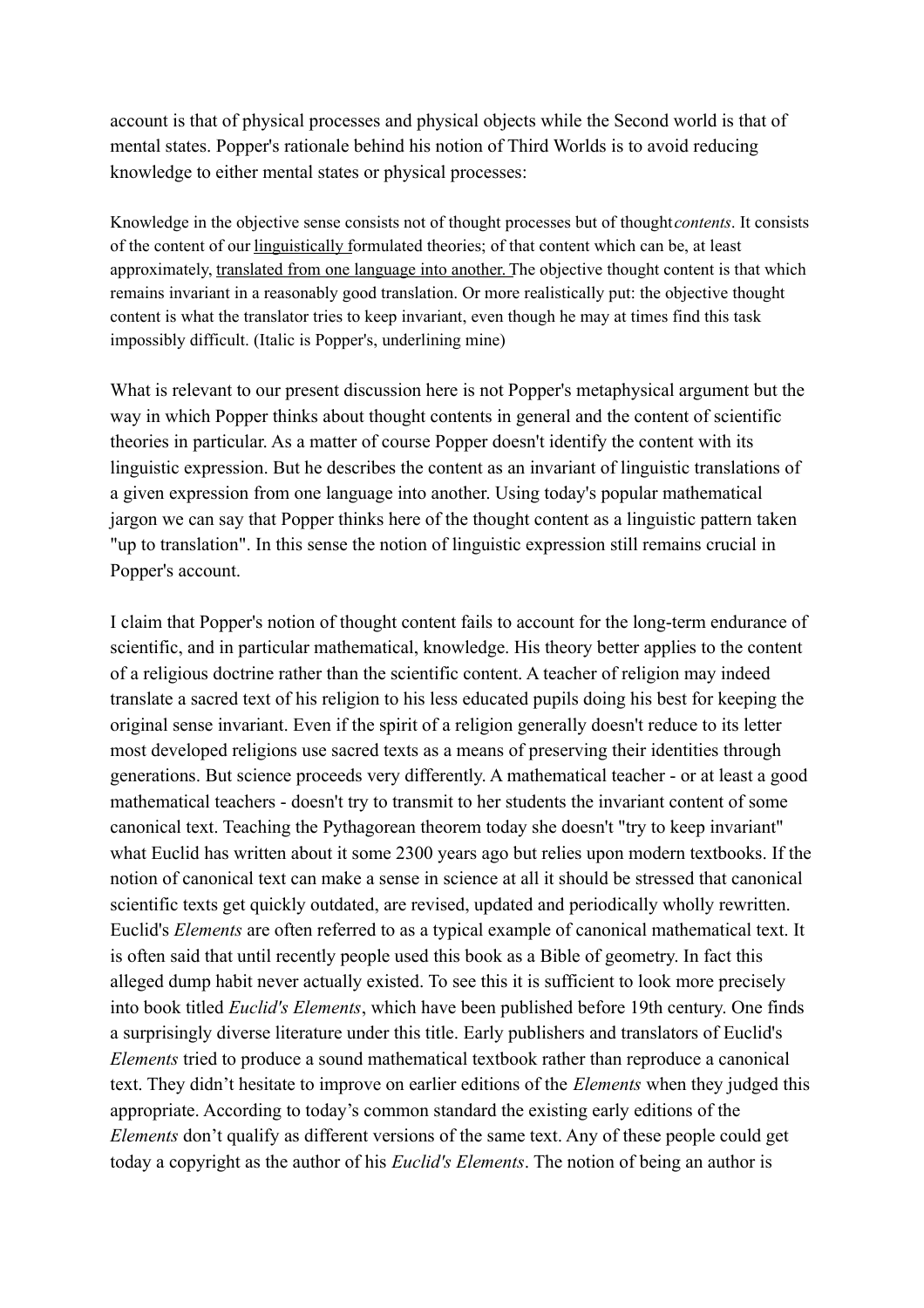certainly changed since then.

Today's canonical Greek edition of Euclid's *Elements* has been produced by Heiberg and his assistant Menge only in the end of 19th century (see Euclides 1883-1886); noticeably these people were philologists, not mathematicians. So the idea to reproduce Euclid's text literally and translate it into modern languages "keeping its content invariant" is relatively recent; it is relevant to history of mathematics rather than to mathematics itself.

Euclid's book in its original form is no longer in use in schools not because some of Euclid's propositions have been judged false by education authorities. The fact that Euclid fails to meet today's standard of mathematical rigor is not the reason for it either because elementary textbooks anyway do not meet and are not supposed to meet such a standard. The principle reason why Euclid's *Elements* is no longer used in school is this: this book no longer provide a satisfactory basis for the further study of more advanced and more specific branches of mathematics. It perfectly did this job for quite a while but lost this capacity when mathematics essentially changed its shape. This dynamics is closely related to mathematical progress but it cannot be described itself as a progress. Kids learning mathematics are hardly cleverer today than they used to be a hundred years ago. Their learning capacities hardly essentially increased. But today's kids should be prepared to use and further develop mathematics that has been significantly progressed during the passed century. So they need a new curriculum.

This new curriculum cannot be just an extension of the older curriculum because this would require an increase of pupils' learning capacities. So they should study a different mathematics to begin with. This is why the change of the curricula does not qualify as progressive in the precise sense of the term. True, older and newer elementary mathematics textbooks typically share some of their contents. In particular older and newer textbooks equally include the Pythagorean theorem. Here is the Pythagorean theorem as it appears in Euclid's *Elements* (Proposition 1.47)

(1) In right-angled triangles the square on the side subtending the right angle is equal to the squares on the sides containing the right angle.

And here is how the same theorem appears in a modern textbook (Doneddu 1965, p.209)

(2) If two non-zero vectors *x* and *y* are orthogonal then  $(y - x)^2 = y^2 + x^2$ .

A care is needed in order to interpret the two propositions correctly. Euclid speaks here not about the areas of the squares but about the squares themselves: saying that the two smaller squares (taken together) are equal to the bigger square he means, roughly, that the bigger square can be composed out of pieces of the smaller squares. Minus on the left side of (*y*   $f(x) = y^2 + x^2$  and plus on its right side don't stand for mutually inverse operations since the former operation applies to vectors while the latter applies to real numbers. Vectors, numbers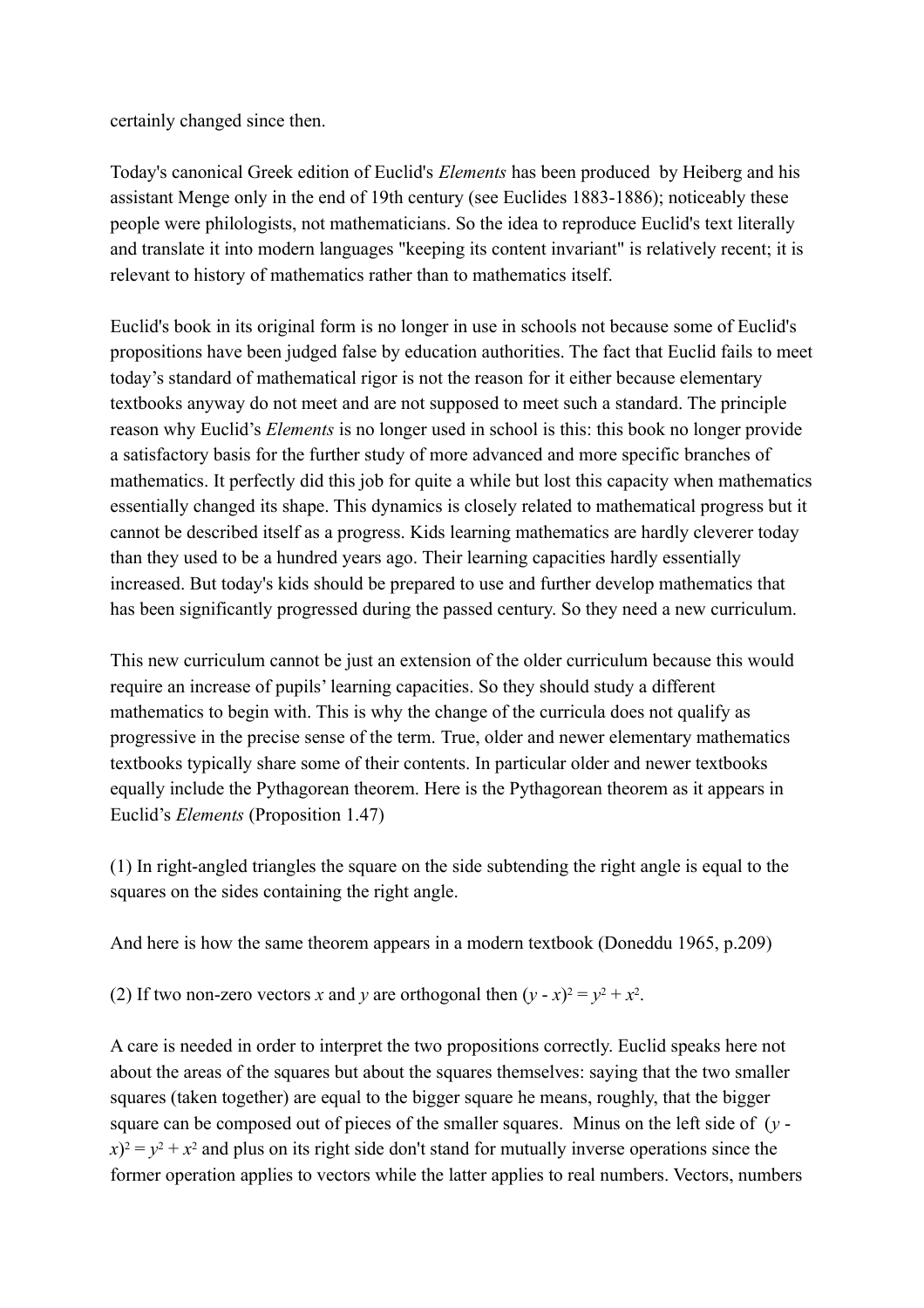and operations with these things are construed here as structured sets. In order to interpret not only the statement of the theorem in both cases but also its proof much more should be said about the corresponding theories. In particular, a lot is to be said about structuralist settheoretic foundations of mathematics involved into Doneddu's book and foundations of Greek (and more specifically Euclid's) mathematics. The former issue is dealt with in what follows, the latter has been treated elsewhere (see my 2003 and further literature therein). But even without going into further details it is already clear that the difference between (1) and (2) is not that of linguistic surface. The two versions of Pythagorean theorem differ in their foundations, i.e. differ radically. And yet (1) and (2) express the same theorem.

What has been already said already suffices for showing that Popper's account of thought content doesn't apply to mathematics as far as this science is observed at large historical scales. Whatever the mathematical content might be it cannot be described as an invariant of linguistic translation; the notion of linguistic translation doesn't allow one to account for the long-term endurance of mathematical knowledge. The same is true for science in general. Unlike religious doctrines, poems, musical symphonies and some other inhabitants of Popper's Third World scientific knowledge endures in a long run through a permanent revision rather than a mere repetition of linguistic patterns or a mere retention of translational invariants as Popper suggests. Above I described above this revision as a pedagogical necessity. But it has also a philosophical aspect. I claim that the continuing questioning, revision and renewal of foundations is in fact a distinctive way in which science endures through time and performs a progress. This "unended quest" (to use Popper's word) concerns not only new yet unexplored domains of reality; it also concerns what is already known and well established. The renewal of foundations amounts to the dialectical refutation of older foundations and the dialectical positing of new foundations. This activity belongs to philosophy rather than to science itself. In this latter respect my view is traditional and qualifies as a form of foundationalism. But I also think that the notion of foundation does not make sense in abstraction from what it is (or supposed to be) foundation of. The historical performance of dialectically posited foundations crucially depends, in my view, on what scientists (including mathematicians) do with foundations. Thus my scientific foundationalism implies the need of a close cooperation between philosophy and science but definitely not the subordination of one of the two parties to the other. I subscribe to the following strong claim about the nature of scientific foundations:

A foundation makes explicit the essential general features, ingredients, and operations of a science, as well as its origins and generals laws of development. The purpose of making these explicit is to provide a guide to the learning, use, and further development of the science. A "pure" foundation that forgets this purpose and pursues a speculative "foundations" for its own sake is clearly a nonfoundation. (Lavwere 2003)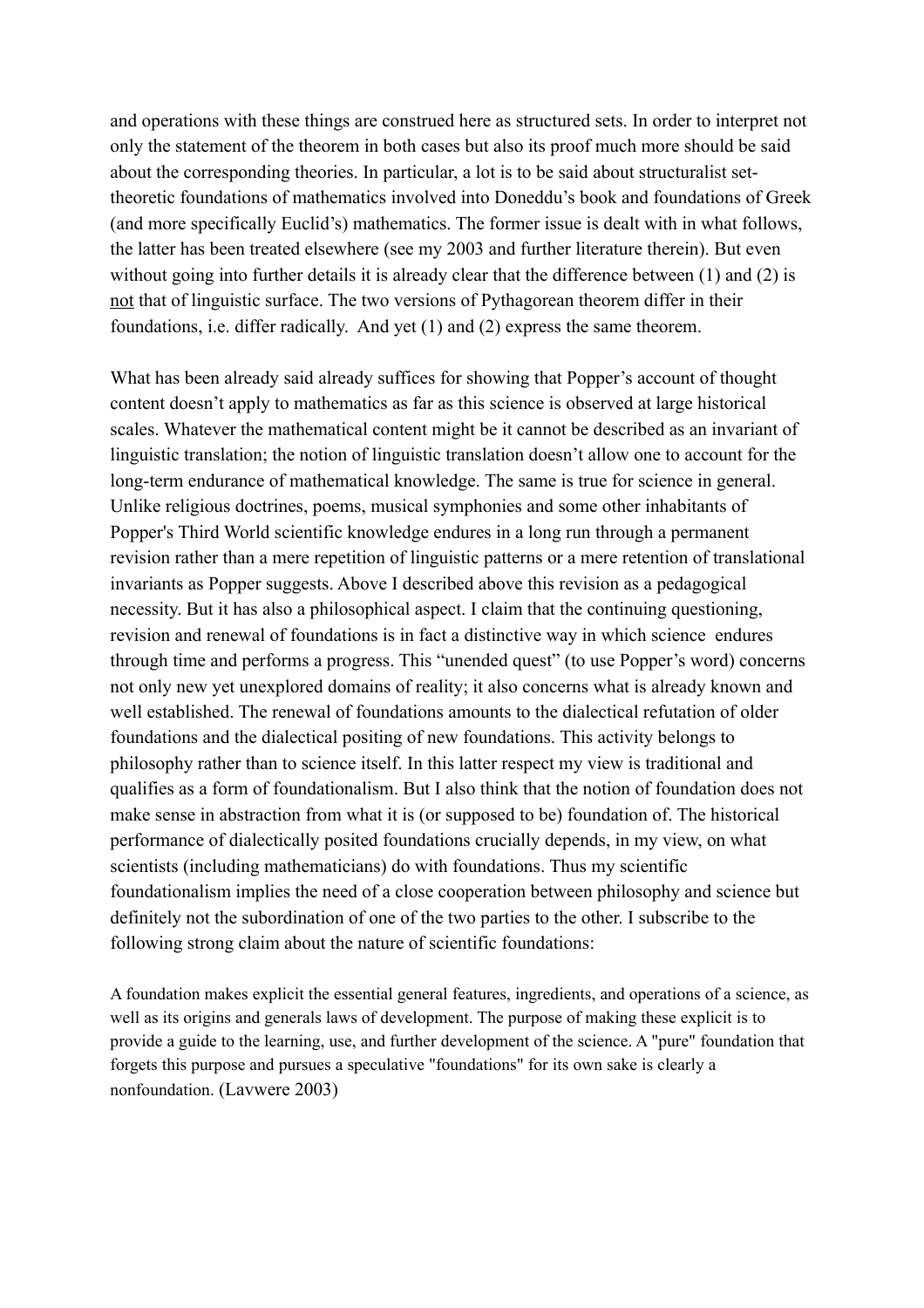## **2. What is next?**

Today as ever foundations of mathematics need a radical renewal. The only serious candidate for future foundation of mathematics known to the date is a tentative category-theoretic foundation suggested by Lawvere (see his 1963) and other authors. I cannot present here my version of category-theoretic foundations systematically but I want to stress its feature, which seems me the most essential.

Set-theoretic foundations of mathematics suggest thinking of all mathematical objects as structured sets. A structured set has two basic components: a base set and a system of relations between elements of the base set determined by appropriate axioms. Think, for example, about an algebraic group construed as a set with a binary operation, which is subject to the well-known axioms. In this setting the notion of structure-preserving isomorphism (i.e. a reversible transformation) plays, roughly, the same role as the notion of equality plays in the more traditional mathematics: isomorphic structured sets are "equal" roughly in the same sense in which two copies of number 2 are equal. Sometimes this fact is expressed by saying that structured sets (for example, algebraic groups defined as above) are thought of up to isomorphism. A structured set thought of up to isomorphism is conventionally called a structure. Otherwise a structure can be described as an invariant of reversible transformations of structured sets. The philosophy of mathematics that describes mathematical objects as mathematical structures is known under the name of Mathematical Structuralism. We can see that Mathematical Structuralism perfectly accounts for set-based mathematics. Category theory takes into account transformations (morphisms) of a more general type than isomorphism. Morphisms, generally, are non-reversible. Such a generalized notion of transformation naturally arises in the set-theoretic structuralist setting described above. Given the set-theoretic notion of group, for example, one may consider not only isomorphisms of groups but also group homomorphisms. The idea of category-theoretic foundations of mathematics amounts to making this generalized notion of transformation into a primitive and recovering the rest of mathematical universe on this basis. It has been shown, in particular, that Set theory can be reasonably recovered in these terms. In eyes of many people categorical mathematics is just a more refined version of structuralist mathematics. I disagree. One cannot think "up to homomorphism" in anything like the same way in which people think up to isomorphism doing structuralist mathematics. Non-reversible transformations unlike reversible ones, generally, have no invariants. So in the new setting one cannot, generally, qualify mathematical objects as structures. Instead of studying invariants of reversible transformations categorical mathematics studies transformations themselves. In order to accomplish the ongoing project of building practicable category-theoretic foundations of mathematics, further joint efforts of mathematicians and philosophers are needed.

# References:

Doneddu, A., 1965, *Géométrie Euclidienne*, Plane, Paris

Euclides, 1883-1886, *Opera omnia,* ed. Heiberg et Menge, Lipsiae